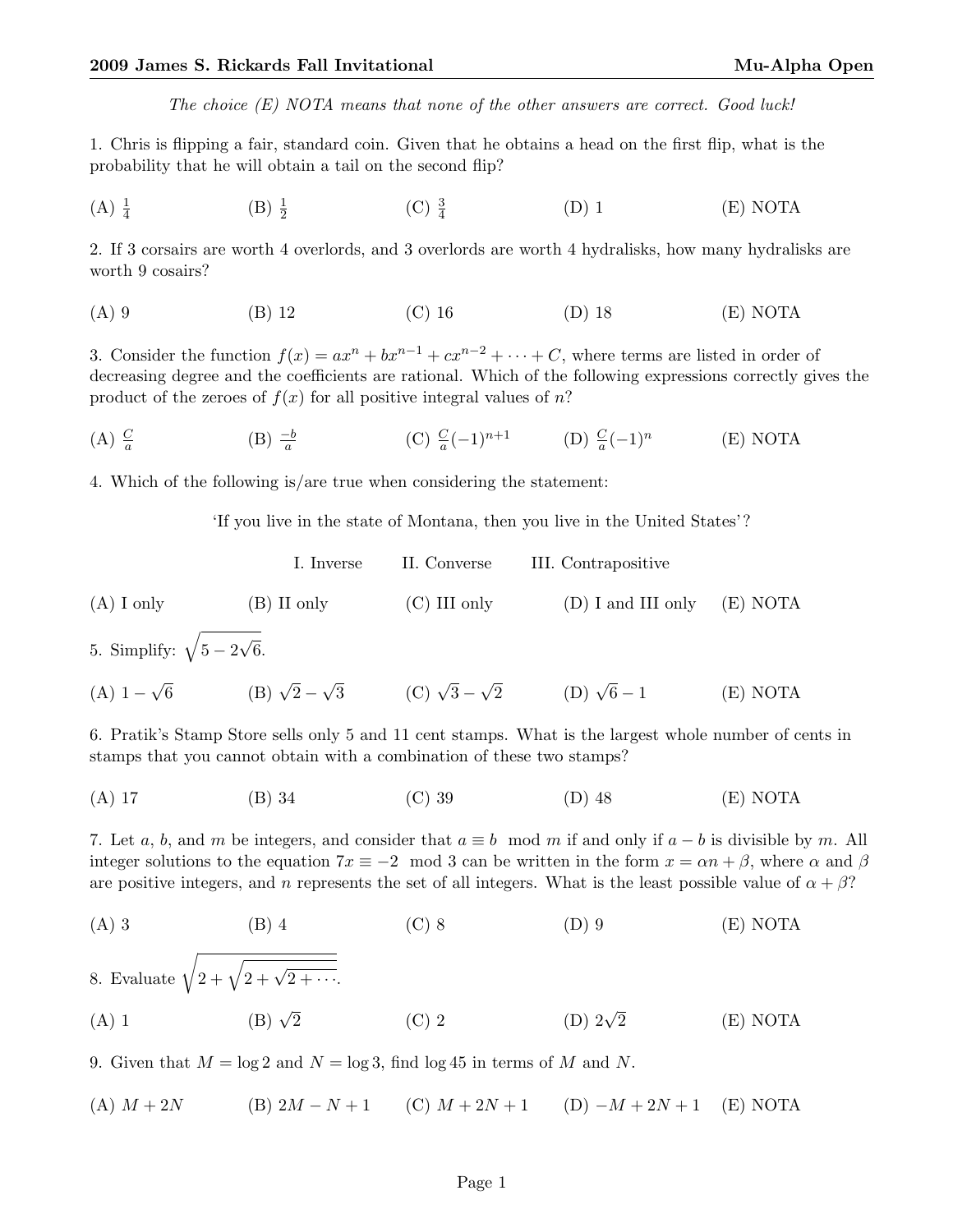10. In a cross-country meet, the time taken to complete the course is denoted by  $a, b, c$ , and  $d$  for Alex, Blake, Chris, and Dhyan, respectively. Consider the following relations, and determine who won the race.

$$
a > c \qquad d < c
$$
  
\n
$$
b < d \qquad c > b
$$
  
\n(A) Alex (B) Blake (C) Chris (D) Dhyan (E) NOTA

11. Let k be the answer to this question. What is  $1 + \sqrt{2k+1}$ ?

(A) 0 (B) 4 (C) 0 or 4 (D) not enough info (E) NOTA

| 12. Evaluate $\sum (-1)^i$ , where <i>n</i> is a positive integer. |         |                |                    |          |
|--------------------------------------------------------------------|---------|----------------|--------------------|----------|
| $(A)$ 0                                                            | $(B)$ 1 | $(C)$ $(-1)^n$ | $(D)$ $(-1)^{n+1}$ | (E) NOTA |

13. There are five public high schools in Leon County: Chiles, Godby, Leon, Lincoln and Rickards. A student wishes to attend one school for x years, and another school for y years. On how many possible ways can this be accomplished, if x and y, not necessarily distinct, are chosen from the set  $\{1, 2, 3\}$  and the student attends high school for a total of four years?

(A) 30 (B) 45 (C) 60 (D) 90 (E) NOTA

14. When factored completely over the integers, the expression  $a^6 - a^4b^2 + 4a^2b^4 - 4b^6$  has how many factors?

(A) 2 (B) 3 (C) 4 (D) 5 (E) NOTA

15. Solve for b, where the subscripts indicate bases:  $33_4 + 53_6 = 48_b$ .

(A) 9 (B) 10 (C) 11 (D) 12 (E) NOTA

16. Four bunnies can eat 12 carrots in 16 minutes. If all bunnies eat at the same, constant rate, how many minutes will it take for 6 bunnies to eat 9 carrots?

(A) 8 (B) 12 (C) 16 (D) 18 (E) NOTA

17. Consider triangle ABC with medians drawn from each vertex to the opposite side that intersect at point D. The median from A, that passes through point E on  $BC$ , is extended to a point F such that line  $CF$  is parallel to line AB. What is the ratio of the area of triangle BDE to the area of triangle BEF?

(A)  $1:\sqrt{3}$ (B)  $1:2$  (C)  $1:3$  (D)  $1:6$  (E) NOTA

18. Find the sum of the solutions of the equation:  $3x^5 - 6x^3 + 4x^2 + x = 6$ .

(A) −2 (B) 0 (C) 1 (D) 2 (E) NOTA

19. Solve for x:  $\ln e^x = 3$ .

 $(A) e<sup>3</sup>$ (B)  $\ln e^3$ (C)  $\ln 3$  (D)  $\ln(\ln 3)$  (E) NOTA